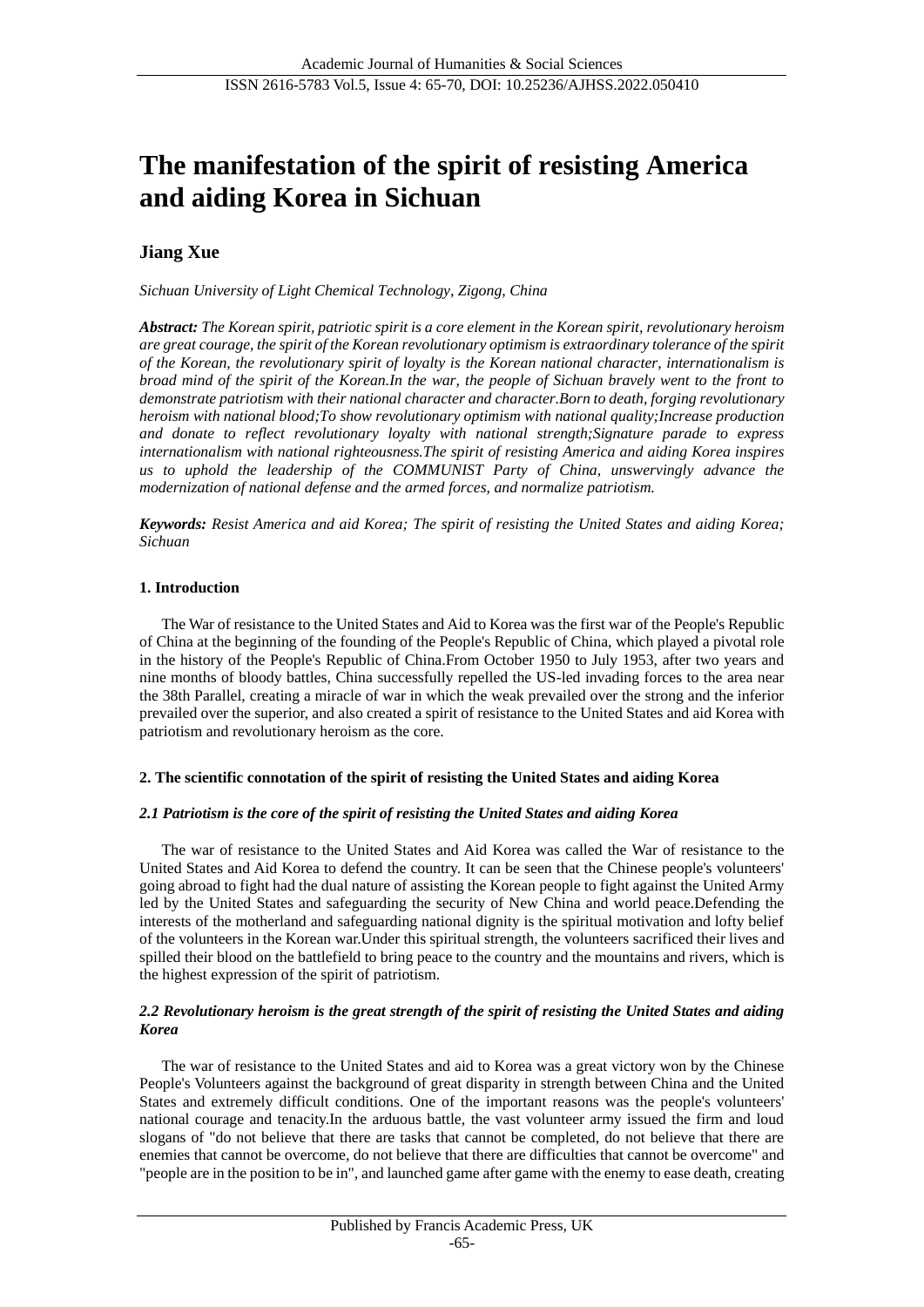## ISSN 2616-5783 Vol.5, Issue 4: 65-70, DOI: 10.25236/AJHSS.2022.050410

a mighty and magnificent victory in the war.[1]

## *2.3. Revolutionary optimism is the extraordinary bearing of the spirit of resisting America and aiding Korea*

In the battle, although the war between China and the United States military equipment and invest huge difference, the natural environment is very bad, the party can defeat the myth of self-appointed which claims to end the war before Thanksgiving, but the Chinese people's volunteers are still dominant, spirited across the yalu river, to the sweeping finale show dare to play to win and to pain for a pleasure state of mind and spirit, Always confident and motivated. In the war, he did not retreat in the face of powerful enemies, did not yield in the face of harsh natural environment, did not be pessimistic, did not fear, did not yield in the face of temporary defeat , showing revolutionary optimism.[2]

## *2.4 Revolutionary loyalty is a national character in the spirit of resisting the United States and aiding Korea*

In the ice and snow, enduring the bitter cold and hunger, successfully encircled and suppressed the enemy;In a hail of bullets, brave charge, with the chest block muzzle, with the body as a ladder;In the battlefield, even if out of ammunition and food, covered in flames, still fearless, courageously against the enemy.In the face of the decision and deployment of the CPC Central Committee, the Chinese People's Volunteers resolutely obey, never waver, never retreat, generous dedication to their own everything, with their own actions to interpret the party and the country's loyalty, with their own blood to complete the glorious national mission.

## *2.5 Internationalism is a broad-minded spirit of resisting the United States and helping Korea*

China has always been committed to pacifism. In its long-term foreign relations, the Chinese nation has promoted its own development through safeguarding world peace and maintained world peace through its own development. It has never advocated hegemony, expansion or war.Is the just war, the war is a war of the maintenance of world peace, so in the face of the invasion, the Chinese people's volunteers to fully out of the army to help the north, and the army in the war of life and death together, fight together, with blood condenses the friendship, help the north Korea's liberation, to defend the homeland security of the People's Republic of China, have contributed to the cause of human peace.

## **3. The manifestation of the spirit of resisting the United States and aiding Korea in Sichuan**

#### *3.1 Go to the front to demonstrate patriotism with national character*

On October 8, 1950, MAO Zedong ordered the formation of the Chinese People's Volunteers to support Korea.When the call of the country, Sichuan set off a huge campaign to resist the United States and aid Korea, young students and young workers around the heroic response, actively signed up to participate in the Chinese people's Volunteers.Among them, 26,500 youths asked to join the army in 20 days in North Sichuan alone.By January 16, 1952, 122,618 people in southern Sichuan volunteered to join the army to defend national interests, while from November 1950 to August 1952, more than 12,000 students in eastern Sichuan signed up for military cadre schools.The number of militiamen joining the volunteer army in Sichuan province accounts for 80% of the total number of people joining the army in sichuan province, which truly achieves where there is need, there are Sichuan people.<sup>[3]</sup>

#### *3.2 Live to death and forge revolutionary heroism with the blood of the nation*

Hero in the war to resist U.S. aggression and aid Korea, more than 197000 children died heroically, including over 30000 people in sichuan, sacrifice for ranking the first in the country, almost one in every six martyrs sichuan people, and have produced a large number of heroes, model and, in the north Korean government giving the highest honor, accounted for a third of the seats, such as the fire burning still level hero Qiu Shaoyun, Holding the explosive bag for troops to open the way forward hero Wu Xianhua.It can be seen that sichuan volunteers dare to overcome all difficulties, dare to overcome all the enemy and not be scared by any difficulties and enemies, with the national blood of ning people, let the world move to practice the clank oath of "not on the hero wall, then painted martyr wall".<sup>[4]</sup>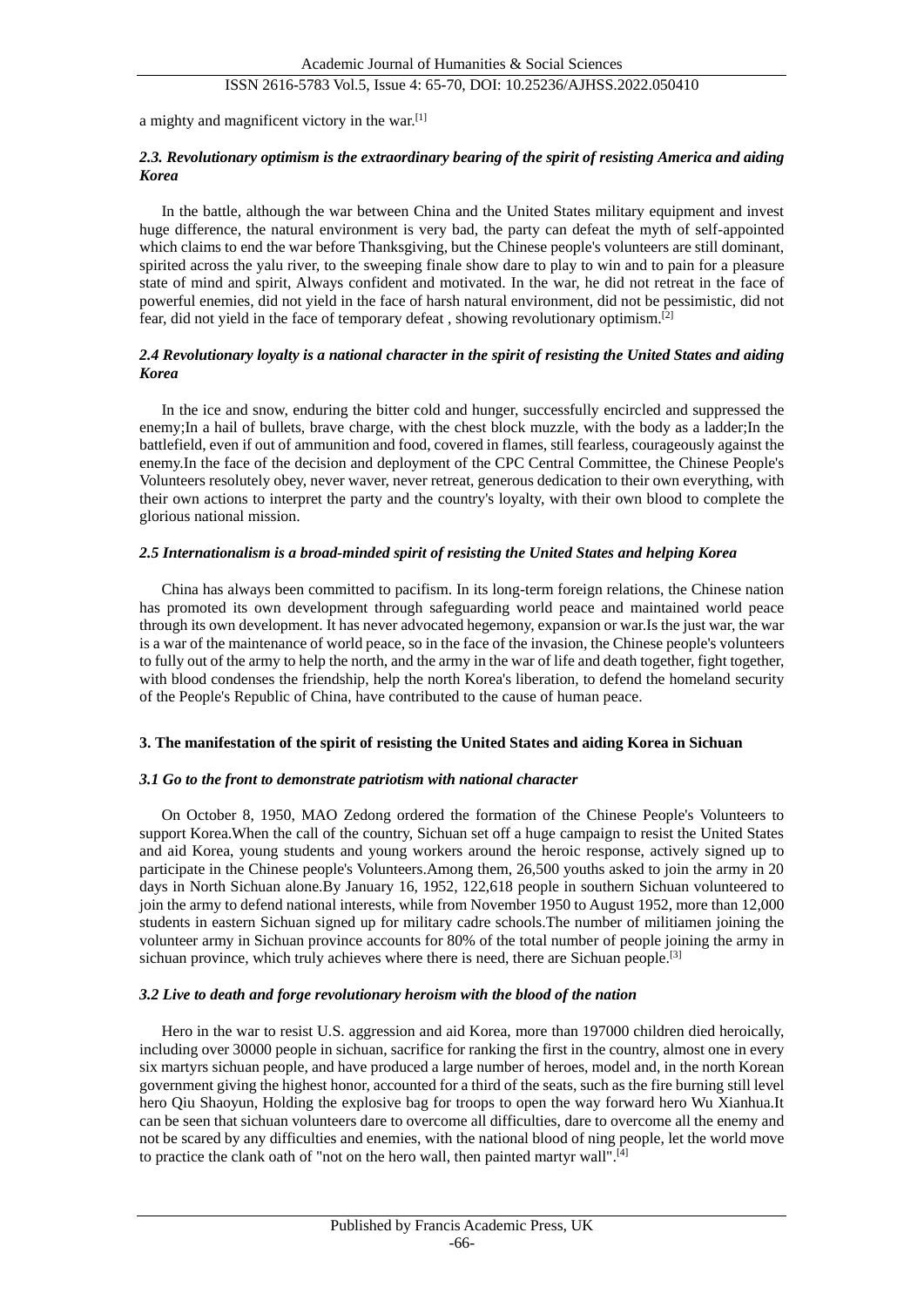## ISSN 2616-5783 Vol.5, Issue 4: 65-70, DOI: 10.25236/AJHSS.2022.050410

#### *3.3 Make merry while suffering and express revolutionary optimism with national qualities*

The war to resist America and aid Korea was a modern war with great disparity in national strength.Even though the opponent of the volunteer army was the American aggressor whose industrial output accounted for 40 percent of the world's total and possessed first-class technological equipment, it still exerted revolutionary optimism, endured all difficulties, did not complain, did not get depressed, dared to fight, dared to win, and created the miracle of the war. Whether sichuan volunteers, or volunteers in other provinces, in the face of difficulties do not depression, do not complain.Lack of material resources, a fried noodles a snow, but also called "assorted rice ball";Living environment is bad, write small poems, edify sentiment;When military equipment was outdated, they repaired tanks and decorated cars by themselves.

## *3.4 Increase production and donate to show revolutionary loyalty with national strength*

On June 1, 1951, the Association formally issued a call for donations of aircraft and artillery, to which Sichuan province responded enthusiastically. By September 1952, the various branches had received 601,482 pieces of condolence, weighing 120,557 jin, of which more than 80,000 jin were from eastern Sichuan, 41,796 jin from southern Sichuan, 520,081 jin from western Sichuan, 40,557 jin from northern Sichuan, and 39,598 from northern Sichuan.<sup>[5]</sup> By September 1952, sichuan branches had received a total of 8.905 billion yuan in donations from the Chinese People's Volunteers, the Korean People's Army and the relief of Korean refugees, among which 741 million yuan came from eastern Sichuan, 2.482 billion yuan from southern Sichuan, 4.894 billion yuan from western Sichuan and 788 million yuan from northern Sichuan. In the early days of the founding of the People's Republic of China, there were many things waiting to be done and many other things waiting to be done. In spite of their own extreme difficulties, the people of Sichuan made generous contributions to fulfill the sacred task of defending the country and helped frontline volunteers accomplish their missions with small efforts.

#### *3.5 Signature parades to express internationalism through national justice*

To value peace is a national principle of China, a fine tradition of the Chinese nation, and a basic principle guiding New China's foreign relations.On February 2, 1951, the Central Committee of the Communist Party of China issued the "instructions on further carrying out the patriotic movement to resist The United States and aid Korea", sichuan branch, branch organizations at all levels in response to the call of the peace conference, from cities to rural propaganda.In the end, the number of people participating in the demonstrations against the U.S. aid Korea, against the U.S. rearming Japan and defending world peace reached 27.740,500, including 12 million in eastern Sichuan, 5,599,200 in southern Sichuan, 3,463,300 in western Sichuan and 6,678 million in northern Sichuan.The number of signatories to the peace treaty was 31.9127 million, including 12.5 million in eastern Sichuan, 5.98 million in southern Sichuan, 4.42 million in western Sichuan, and 900.18 million in northern Sichuan.<sup>[6]</sup> The people of Sichuan expressed their desire for peace and affirmation of supporting North Korea with their practical actions.

#### **4. The inspiration of the spirit of resisting the United States and aiding Korea to the contemporary era**

The war against the United States to aid Korea played the military and national power, the great spirit of the United States to aid Korea highlights the quality of our party and our army, reflects the Chinese nation and the Chinese people's character, cohesion of the United States to aid Korea, protect the country's majestic strength, supporting our party and our people to win the "national war".<sup>[7]</sup> Seventy-one years later, we still have the invisible "hanging field" in our lives and the fighting "Shanggan Mountain". In the new era, we still need to inherit and carry forward the spirit of resisting the United States and aiding Korea, and gather our hearts and minds to realize national rejuvenation.

## *4.1 Always uphold the leadership of the CPC*

The war was launched under the leadership of the Communist Party of China.In the early years of new China, the situation was grim. The new people's government needed to be consolidated, and the economy needed to be restored and developed.Under the circumstance of serious difficulties in all aspects of new China, the Communist Party of China made the correct and great strategic decision of resisting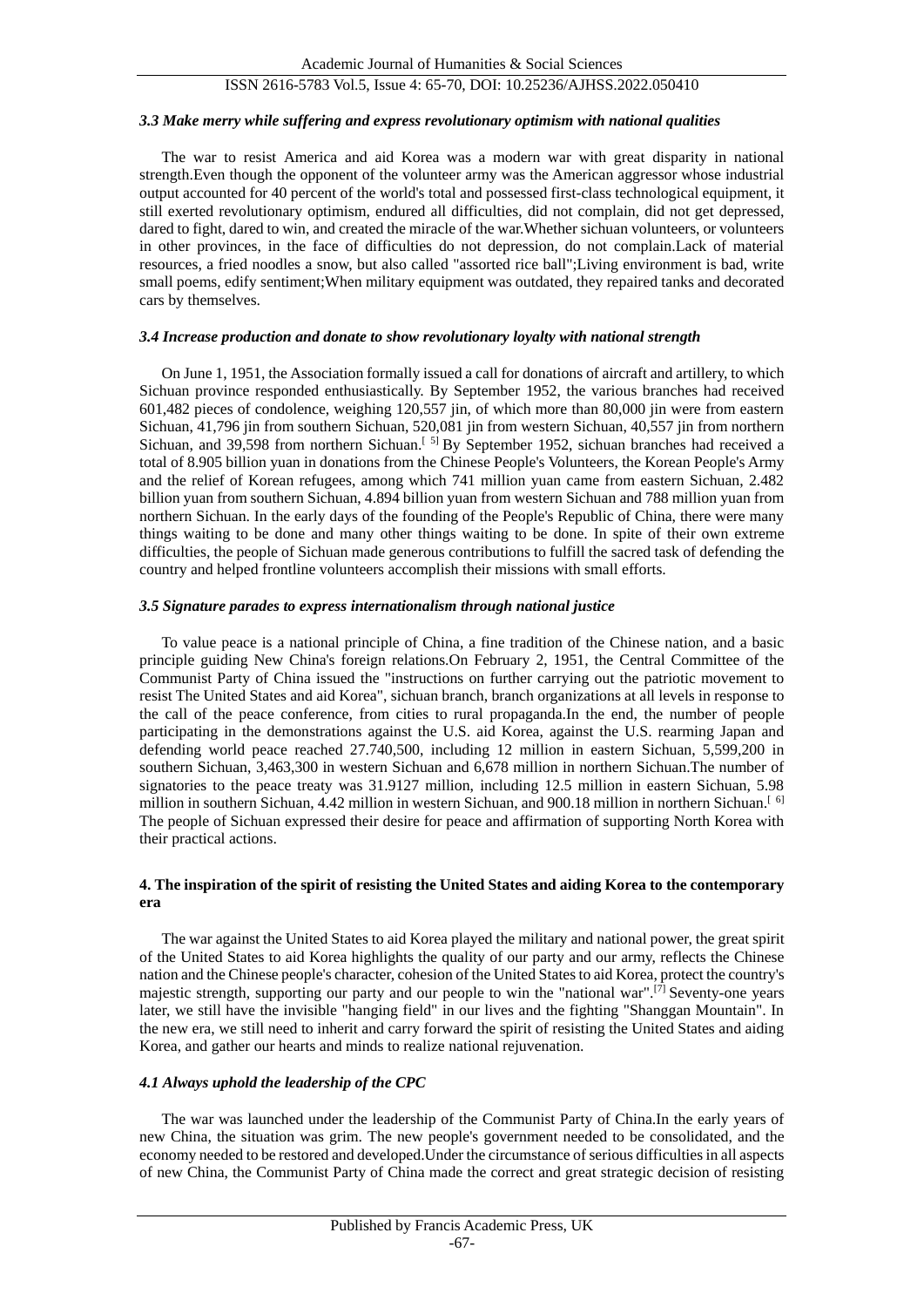the United States and aiding Korea based on the common need of supporting Korea to resist the Aggression of the United States and safeguarding national security.During the war, the Party drew up operational guidelines in a timely manner in accordance with the battlefield situation and the international situation, and made timely adjustments to achieve great victory.The victory of the war shows that no other political force in the world can do as much for national rejuvenation and people's happiness as the COMMUNIST Party of China. Our Communist Party is a wise party that puts the people first.Therefore, upholding the leadership of the CPC is a conclusion drawn from history, and it is all the more important to uphold it with firm determination in the new era.

The world is entering a new period of turbulence and transformation. The changes of The Times and the pandemic are overlapping each other. Overcoming these new challenges and problems is a new war of "resistance to the United States and aid to the DPRK", and it is all the more necessary to uphold the leadership of the CPC.To ensure that the Party leads the overall situation, the first step is to improve the Party's governance capacity.We should arm the whole Party with the Party's innovative theories, and continue to encourage all Party members to thoroughly study and implement Xi Jinping Thought on Socialism with Chinese Characteristics for a New Era.We will improve intra-Party institutional systems, strengthen the rigid binding force of such systems, improve the effectiveness of anti-corruption efforts, and raise party members' awareness and ability to serve the people in order to provide institutional guarantees for safeguarding and developing the cause of the Party and the people.[7] The second is to improve the party's executive ability. All Party members should be more self-conscious and firm in their implementation, dare to rise to the challenge, dare to stand up, and dare to take responsibility to promote the implementation of the line, principles and policies and achieve tangible results. [8]The last is to improve the political belief of the whole society.We should educate and guide the whole of society in studying Marxism-Leninism and MAO Zedong Thought and the system of theories of socialism with Chinese characteristics, strengthen the ideological foundation for all the people to stay firm on the path of socialism, and raise their theoretical and political literacy.At the same time, the whole society should thoroughly study the History of the Party and gain a correct understanding of the laws of history. We should always love, support, believe in, rely on and obey the Party, and always work with the Party and the country in the same direction.[9]

## *4.2 Modernizing national defense and the armed forces*

The war of resisting The United States and aiding Korea was a modern war with great difference in economic strength and military strength.American volunteers rivals, with modern military equipment, both the air, and sea, mechanization of all other ground forces, the use of all the new weapons, nuclear weapons use a large number of war, is the implementation of modern combined arms combat, and has rich experience in modern warfare, military control and military technology ability is strong. <sup>[10]</sup>China's volunteer army had neither a navy nor an air force.There was a huge difference in equipment and investment, and the war was full of hardships.Although it has created a brilliant example of the weak defeating the strong, it also proves a truth: a strong country must have a strong army to secure its country.

Under the background of new era, in one hundred did not some big change in the face of accelerated evolution and the outbreak of the profound influence on the international pattern, the security in the form of uncertainty and instability increases, and the great rejuvenation of the Chinese nation depends on a world-class people's army, and after the period when the current is the key to promote the modernization of national defense and the army.First, the armed forces must study the important spirit of General Secretary Xi Jinping's speeches, strengthen the leadership of the CPC, strengthen their ideals and beliefs, further deepen their sense of responsibility, improve their Party spirit, and develop into a clean and efficient "people's army."Second, the size, structure and strength of the armed forces should be adjusted according to the mode of war and mode of operation. The structure of the armed forces should be rationalized, the wisdom of the armed forces should be put into use, and the military institutions should be streamlined, so as to deepen the capabilities of the armed forces in safeguarding national sovereignty, security and development interests.Thirdly, we should grasp the trend of scientific and technological revolution and industrial revolution, adhere to scientific and technological innovation to combat effectiveness, and promote the innovation of military scientific and technological application achievements with the help of abundant information technology, so as to promote the smooth transformation and upgrading of the army and improve its defense capability and combat survivability.Multiple times, in addition to the army of training has a basic military quality and bear spirit, more need to rely on the army colleges and universities, troops and military professional education of the trinity of personnel training, from the short board and future combat troops construction in our country needs to present situation, training creative ability, operational capability and command as one of the new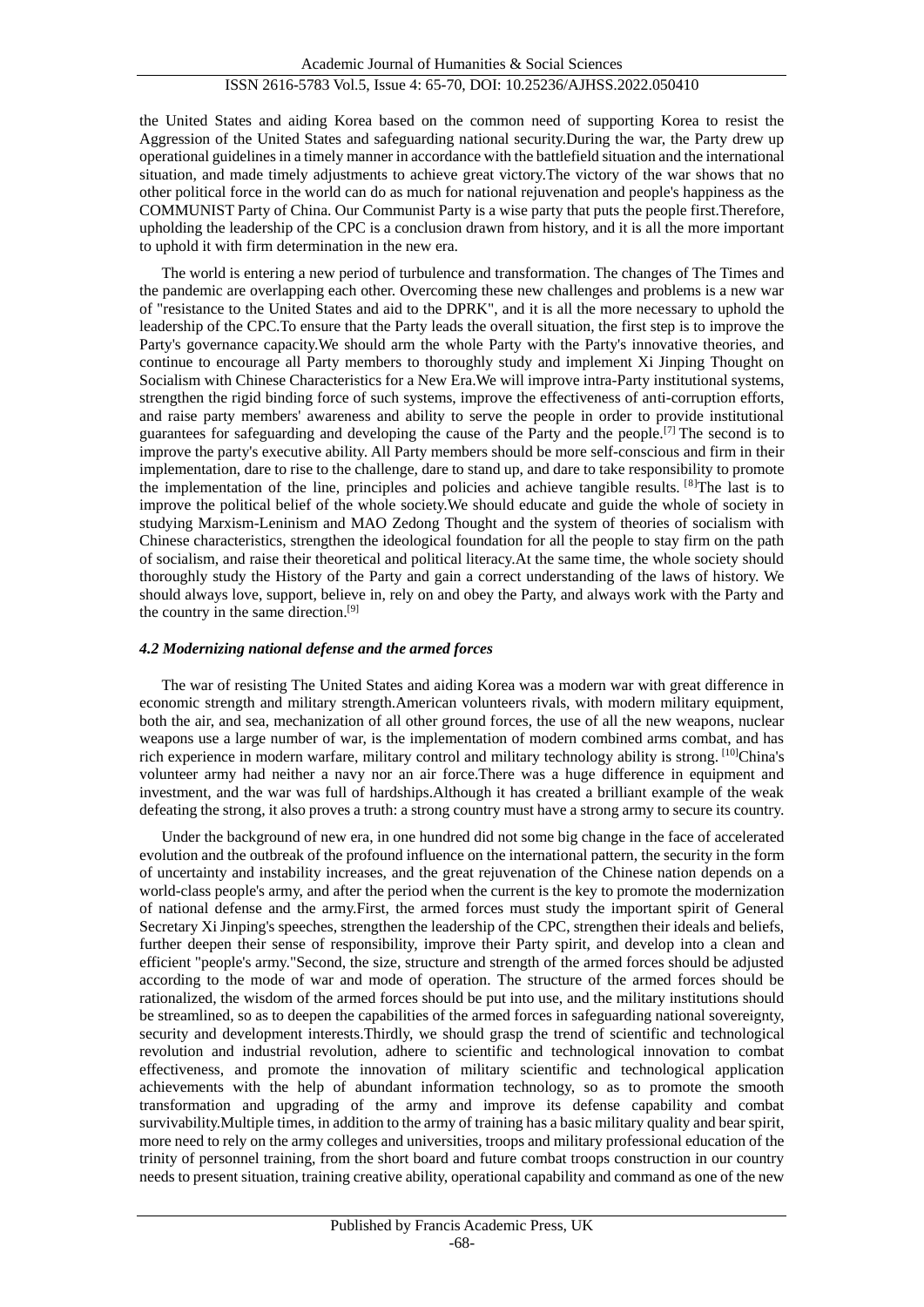type of military personnel.Finally, relying on education, we should promote the in-depth popularization of knowledge, promote the rule of law literacy of officers and soldiers with their cultural literacy, and strictly observe and implement military regulations and regulations, so as to have laws to follow and create a good atmosphere.

#### *4.3 Promoting patriotism on a regular basis*

Facing the United Nations forces of 16 countries headed by the United States, the Chinese volunteers were able to win the war miracle by defeating the strong, not by weapons, ammunition and economic strength, but by great patriotism.Regardless of whether we are in the front or behind, we have demonstrated the strength of patriotism. As a team, we are not afraid of strong enemies.Before the war, the frontline volunteers are not afraid of sacrifice, loyalty for the country, happiness for the people, the world as their own duty, one after another, bloody battle to the end, and the strong enemy contest.After the war, the whole country set off a huge patriotic pledge, patriotic donation, patriotic increase in production and economy movement, the number of young people everywhere signed up to participate in the volunteer army soared, greatly encouraged the soldiers in front of the formation of a national war.

No country, nation or political party can stand without patriotism as its soul.[11] under the new era, China faces the domestic and foreign situation is not as sharp as in the early days after foundation is complex, but the new contradictions and problems, new liberalism and unilateralism, trade protectionism and other global problems, such as more need to adhere to carry forward the patriotic, improve the consciousness of defending the fundamental interests of the nation and people, We will advance the great cause of socialism with Chinese characteristics for a new era and realize the great rejuvenation of the Chinese nation. First of all, adhere to the school classroom as the main position.Schools should regard patriotism education as an important content of moral education and make plans of patriotism education both in class and after class.In class, the content of patriotism education will be infiltrated into the education content of all subjects, and the patriotic theme education activities will be actively carried out under the class and the construction of the patriotic campus environment atmosphere will be strengthened.Secondly, we need to expand the propaganda and education of patriotism.The heroic deeds and patriotic spirit of the volunteers to resist the United States and aid Korea will be popularized through holding commemorative conferences, memorial hall exhibitions and film screenings.In the process of reviewing history, we should respect, study and care for heroes, and enhance the public's sense of patriotism and patriotism.Finally, bring into play the role of family education.The role of family education in patriotism education should not be underestimated. It is necessary to change the concept of family members to patriotism education and balance the relationship between ideological and moral quality and scientific and cultural quality.On the one hand, lead by example, set up correct concept of home countries, making the right patriotic action, leading the way for the children, on the other hand, the use of spare time and things around me, lead the child to attend the memorial hall, martyr cemetery, or a revolution in the story, the hero story, the patriotic ideas penetrate in the process of the growth of children, cultivate can bear the mission of the new era.

## **5. Conclusions**

In this war, the People of Sichuan responded positively, closely linked their own fate with the fate of the country, and actively engaged in the Anti-Japanese War, writing patriotic hymns with their magnificent youth. In the new era, we should vigorously carry forward the spirit of resisting the United States and aiding Korea, so that the spirit of resisting the United States and aiding Korea can be transformed into one of the important spiritual driving forces for the great rejuvenation of the Chinese nation.

## **References**

*[1] Zhang Enqiang, Cymbidium hybridum. The value and path of integrating the Spirit of Resisting America and aiding Korea into college Students' Ideological and political Education [J]. Reference for Political Teaching in Middle Schools,2021(20):86-88.*

*[2] Duan Haijing. Revolutionary Optimism manifested by Anti-AMERICAN Aid to Korea [J]. College Counselor,2021(01):33-36.*

*[3] Liu Haiyan. The Contribution of Sichuan People to resist the United States and aid Korea [J].*